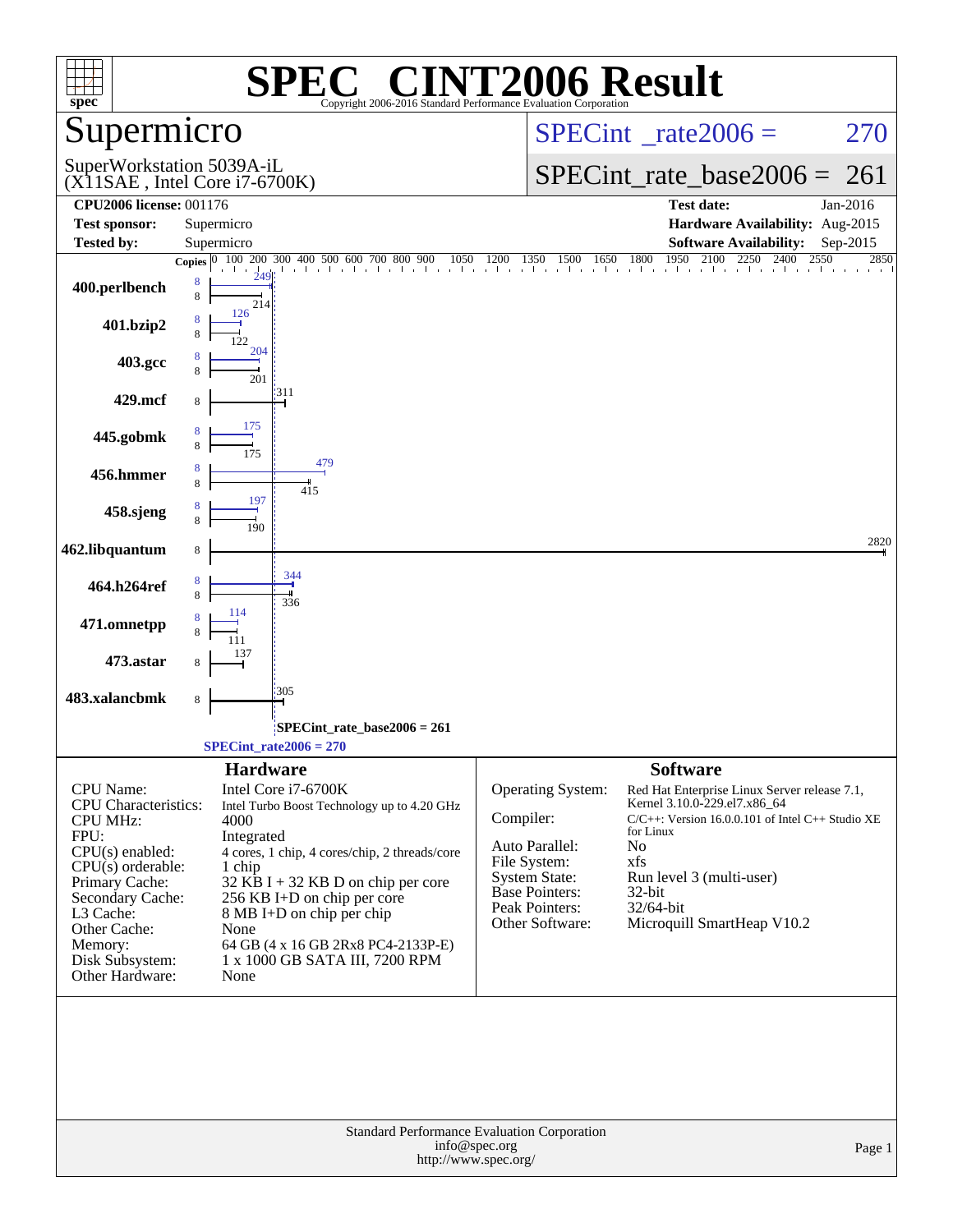

### Supermicro

## SPECint rate $2006 = 270$

(X11SAE , Intel Core i7-6700K) SuperWorkstation 5039A-iL

[SPECint\\_rate\\_base2006 =](http://www.spec.org/auto/cpu2006/Docs/result-fields.html#SPECintratebase2006) 261

**[CPU2006 license:](http://www.spec.org/auto/cpu2006/Docs/result-fields.html#CPU2006license)** 001176 **[Test date:](http://www.spec.org/auto/cpu2006/Docs/result-fields.html#Testdate)** Jan-2016 **[Test sponsor:](http://www.spec.org/auto/cpu2006/Docs/result-fields.html#Testsponsor)** Supermicro **[Hardware Availability:](http://www.spec.org/auto/cpu2006/Docs/result-fields.html#HardwareAvailability)** Aug-2015 **[Tested by:](http://www.spec.org/auto/cpu2006/Docs/result-fields.html#Testedby)** Supermicro **Supermicro [Software Availability:](http://www.spec.org/auto/cpu2006/Docs/result-fields.html#SoftwareAvailability)** Sep-2015

#### **[Results Table](http://www.spec.org/auto/cpu2006/Docs/result-fields.html#ResultsTable)**

|                                                                                                          | <b>Base</b>   |                |            |                |            |                | <b>Peak</b>      |               |                |              |                |              |                |              |
|----------------------------------------------------------------------------------------------------------|---------------|----------------|------------|----------------|------------|----------------|------------------|---------------|----------------|--------------|----------------|--------------|----------------|--------------|
| <b>Benchmark</b>                                                                                         | <b>Copies</b> | <b>Seconds</b> | Ratio      | <b>Seconds</b> | Ratio      | <b>Seconds</b> | Ratio            | <b>Copies</b> | <b>Seconds</b> | <b>Ratio</b> | <b>Seconds</b> | <b>Ratio</b> | <b>Seconds</b> | <b>Ratio</b> |
| 400.perlbench                                                                                            |               | 366            | 214        | 365            | 214        | 368            | 212              | 8             | 308            | 254          | 313            | 249          | 314            | 249          |
| 401.bzip2                                                                                                |               | 631            | 122        | 632            | 122        | 646            | 119 <sub>1</sub> | 8             | 609            | 127          | 612            | <u>126</u>   | 616            | 125          |
| $403.\mathrm{gcc}$                                                                                       |               | 317            | 203        | 320            | 201        | 320            | 201              | 8             | 319            | 202          | 315            | 204          | 316            | 204          |
| $429$ .mcf                                                                                               |               | 235            | 311        | 234            | 312        | 236            | 31 <sub>0</sub>  | 8             | 235            | 311          | 234            | 312          | 236            | 310          |
| $445$ .gobmk                                                                                             |               | 479            | <b>175</b> | 474            | 177        | 479            | 175              | 8             | 479            | 175          | 481            | 174          | 480            | 175          |
| 456.hmmer                                                                                                |               | 179            | 416        | 180            | 415        | 183            | 408              | 8             | 156            | 479          | 156            | 479          | 156            | 478          |
| $458$ .sjeng                                                                                             |               | 511            | <b>190</b> | 512            | 189        | 510            | 190 <sup>l</sup> | 8             | 492            | 197          | 492            | 197          | 492            | 197          |
| 462.libquantum                                                                                           |               | 58.9           | 2820       | 58.9           | 2810       | 58.8           | 2820             | 8             | 58.9           | 2820         | 58.9           | 2810         | 58.8           | 2820         |
| 464.h264ref                                                                                              |               | 521            | 340        | 526            | <u>336</u> | 537            | 330l             | 8             | 514            | 344          | 521            | 340          | 509            | 348          |
| 471.omnetpp                                                                                              |               | 448            | 112        | 450            | 111        | 450            | 111              | 8             | 439            | 114          | 438            | 114          | 440            | 114          |
| 473.astar                                                                                                | 8             | 410            | 137        | 411            | 137        | 412            | 136              | 8             | 410            | 137          | 411            | 137          | 412            | 136          |
| 483.xalancbmk                                                                                            |               | 182            | 304        | 181            | 305        | 181            | <b>305</b>       | 8             | 182            | 304          | 181            | 305          | 181            | 305          |
| Results appear in the order in which they were run. Bold underlined text indicates a median measurement. |               |                |            |                |            |                |                  |               |                |              |                |              |                |              |

#### **[Submit Notes](http://www.spec.org/auto/cpu2006/Docs/result-fields.html#SubmitNotes)**

 The taskset mechanism was used to bind copies to processors. The config file option 'submit' was used to generate taskset commands to bind each copy to a specific processor. For details, please see the config file.

#### **[Operating System Notes](http://www.spec.org/auto/cpu2006/Docs/result-fields.html#OperatingSystemNotes)**

Stack size set to unlimited using "ulimit -s unlimited"

#### **[Platform Notes](http://www.spec.org/auto/cpu2006/Docs/result-fields.html#PlatformNotes)**

Standard Performance Evaluation Corporation Sysinfo program /home/cpu2006/config/sysinfo.rev6914 \$Rev: 6914 \$ \$Date:: 2014-06-25 #\$ e3fbb8667b5a285932ceab81e28219e1 running on localhost.localdomain Thu Jan 14 05:08:22 2016 This section contains SUT (System Under Test) info as seen by some common utilities. To remove or add to this section, see: <http://www.spec.org/cpu2006/Docs/config.html#sysinfo> From /proc/cpuinfo model name : Intel(R) Core(TM) i7-6700K CPU @ 4.00GHz 1 "physical id"s (chips) 8 "processors" cores, siblings (Caution: counting these is hw and system dependent. The following excerpts from /proc/cpuinfo might not be reliable. Use with caution.) cpu cores : 4 siblings : 8 Continued on next page

[info@spec.org](mailto:info@spec.org) <http://www.spec.org/>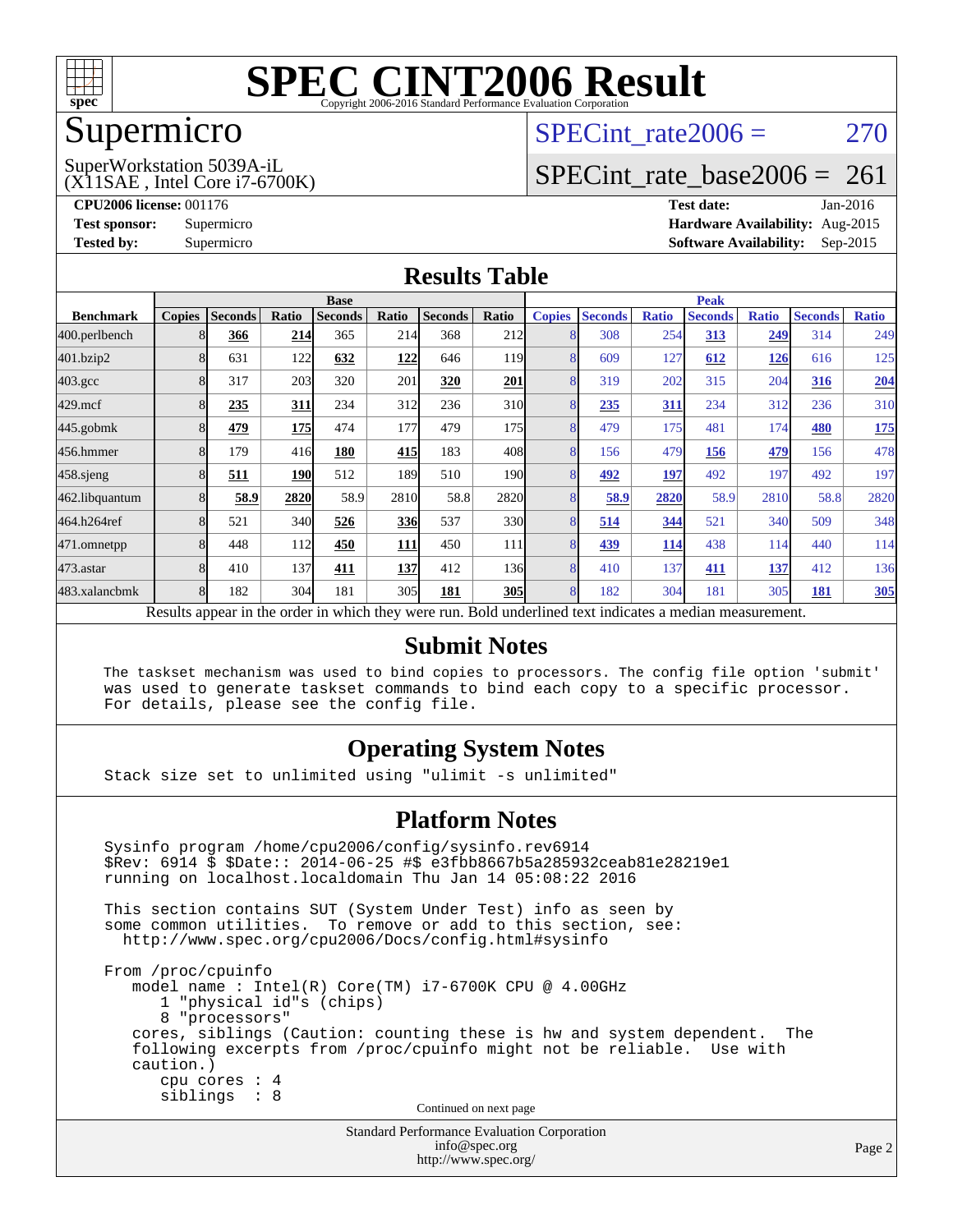

#### Supermicro

 $SPECint rate2006 = 270$ 

(X11SAE , Intel Core i7-6700K) SuperWorkstation 5039A-iL

[SPECint\\_rate\\_base2006 =](http://www.spec.org/auto/cpu2006/Docs/result-fields.html#SPECintratebase2006)  $261$ 

#### **[CPU2006 license:](http://www.spec.org/auto/cpu2006/Docs/result-fields.html#CPU2006license)** 001176 **[Test date:](http://www.spec.org/auto/cpu2006/Docs/result-fields.html#Testdate)** Jan-2016

| <b>Test sponsor:</b> | Supermicro |  |  |  |
|----------------------|------------|--|--|--|
| <b>Tested by:</b>    | Supermicro |  |  |  |

**[Hardware Availability:](http://www.spec.org/auto/cpu2006/Docs/result-fields.html#HardwareAvailability)** Aug-2015 **[Software Availability:](http://www.spec.org/auto/cpu2006/Docs/result-fields.html#SoftwareAvailability)** Sep-2015

#### **[Platform Notes \(Continued\)](http://www.spec.org/auto/cpu2006/Docs/result-fields.html#PlatformNotes)**

 physical 0: cores 0 1 2 3 cache size : 8192 KB From /proc/meminfo MemTotal: 65581104 kB HugePages\_Total: 0 Hugepagesize: 2048 kB From /etc/\*release\* /etc/\*version\* os-release: NAME="Red Hat Enterprise Linux Server" VERSION="7.1 (Maipo)" ID="rhel" ID\_LIKE="fedora" VERSION\_ID="7.1" PRETTY\_NAME="Red Hat Enterprise Linux Server 7.1 (Maipo)" ANSI\_COLOR="0;31" CPE\_NAME="cpe:/o:redhat:enterprise\_linux:7.1:GA:server" redhat-release: Red Hat Enterprise Linux Server release 7.1 (Maipo) system-release: Red Hat Enterprise Linux Server release 7.1 (Maipo) system-release-cpe: cpe:/o:redhat:enterprise\_linux:7.1:ga:server uname -a: Linux localhost.localdomain 3.10.0-229.el7.x86\_64 #1 SMP Thu Jan 29 18:37:38 EST 2015 x86 64 x86 64 x86 64 GNU/Linux run-level 3 Jan 14 05:06 SPEC is set to: /home/cpu2006 Filesystem Type Size Used Avail Use% Mounted on /dev/mapper/rhel-home xfs 850G 3.5G 846G 1% /home Additional information from dmidecode: Warning: Use caution when you interpret this section. The 'dmidecode' program reads system data which is "intended to allow hardware to be accurately determined", but the intent may not be met, as there are frequent changes to hardware, firmware, and the "DMTF SMBIOS" standard. BIOS American Megatrends Inc. 1.0a 12/01/2015 Memory: 4x Samsung M391A2K43BB1-CPB 16 GB 2 rank 2133 MHz (End of data from sysinfo program)

#### **[General Notes](http://www.spec.org/auto/cpu2006/Docs/result-fields.html#GeneralNotes)**

Environment variables set by runspec before the start of the run: LD\_LIBRARY\_PATH = "/home/cpu2006/libs/32:/home/cpu2006/libs/64:/home/cpu2006/sh"

 Binaries compiled on a system with 1x Intel Core i5-4670K CPU + 32GB memory using RedHat EL 7.1

Continued on next page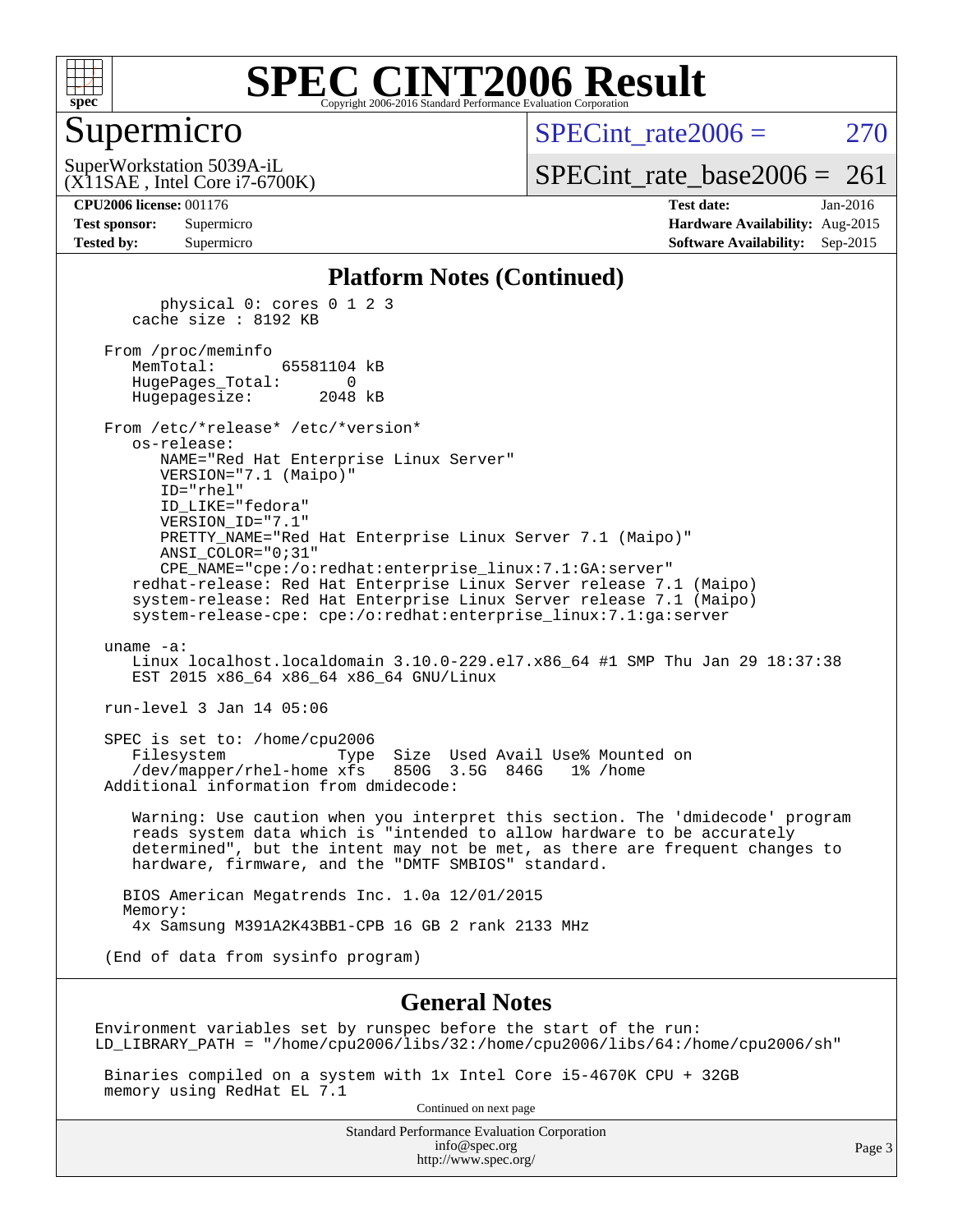

### Supermicro

SPECint rate $2006 = 270$ 

(X11SAE , Intel Core i7-6700K) SuperWorkstation 5039A-iL

SPECint rate base2006 =  $261$ 

**[CPU2006 license:](http://www.spec.org/auto/cpu2006/Docs/result-fields.html#CPU2006license)** 001176 **[Test date:](http://www.spec.org/auto/cpu2006/Docs/result-fields.html#Testdate)** Jan-2016 **[Test sponsor:](http://www.spec.org/auto/cpu2006/Docs/result-fields.html#Testsponsor)** Supermicro **[Hardware Availability:](http://www.spec.org/auto/cpu2006/Docs/result-fields.html#HardwareAvailability)** Aug-2015 **[Tested by:](http://www.spec.org/auto/cpu2006/Docs/result-fields.html#Testedby)** Supermicro **Supermicro [Software Availability:](http://www.spec.org/auto/cpu2006/Docs/result-fields.html#SoftwareAvailability)** Sep-2015

#### **[General Notes \(Continued\)](http://www.spec.org/auto/cpu2006/Docs/result-fields.html#GeneralNotes)**

 Transparent Huge Pages enabled with: echo always > /sys/kernel/mm/transparent\_hugepage/enabled

### **[Base Compiler Invocation](http://www.spec.org/auto/cpu2006/Docs/result-fields.html#BaseCompilerInvocation)**

[C benchmarks](http://www.spec.org/auto/cpu2006/Docs/result-fields.html#Cbenchmarks):

[icc -m32 -L/opt/intel/compilers\\_and\\_libraries\\_2016/linux/compiler/lib/ia32\\_lin](http://www.spec.org/cpu2006/results/res2016q1/cpu2006-20160120-38746.flags.html#user_CCbase_intel_icc_e10256ba5924b668798078a321b0cb3f)

[C++ benchmarks:](http://www.spec.org/auto/cpu2006/Docs/result-fields.html#CXXbenchmarks)

[icpc -m32 -L/opt/intel/compilers\\_and\\_libraries\\_2016/linux/compiler/lib/ia32\\_lin](http://www.spec.org/cpu2006/results/res2016q1/cpu2006-20160120-38746.flags.html#user_CXXbase_intel_icpc_b4f50a394bdb4597aa5879c16bc3f5c5)

#### **[Base Portability Flags](http://www.spec.org/auto/cpu2006/Docs/result-fields.html#BasePortabilityFlags)**

 400.perlbench: [-D\\_FILE\\_OFFSET\\_BITS=64](http://www.spec.org/cpu2006/results/res2016q1/cpu2006-20160120-38746.flags.html#user_basePORTABILITY400_perlbench_file_offset_bits_64_438cf9856305ebd76870a2c6dc2689ab) [-DSPEC\\_CPU\\_LINUX\\_IA32](http://www.spec.org/cpu2006/results/res2016q1/cpu2006-20160120-38746.flags.html#b400.perlbench_baseCPORTABILITY_DSPEC_CPU_LINUX_IA32) 401.bzip2: [-D\\_FILE\\_OFFSET\\_BITS=64](http://www.spec.org/cpu2006/results/res2016q1/cpu2006-20160120-38746.flags.html#user_basePORTABILITY401_bzip2_file_offset_bits_64_438cf9856305ebd76870a2c6dc2689ab) 403.gcc: [-D\\_FILE\\_OFFSET\\_BITS=64](http://www.spec.org/cpu2006/results/res2016q1/cpu2006-20160120-38746.flags.html#user_basePORTABILITY403_gcc_file_offset_bits_64_438cf9856305ebd76870a2c6dc2689ab) 429.mcf: [-D\\_FILE\\_OFFSET\\_BITS=64](http://www.spec.org/cpu2006/results/res2016q1/cpu2006-20160120-38746.flags.html#user_basePORTABILITY429_mcf_file_offset_bits_64_438cf9856305ebd76870a2c6dc2689ab) 445.gobmk: [-D\\_FILE\\_OFFSET\\_BITS=64](http://www.spec.org/cpu2006/results/res2016q1/cpu2006-20160120-38746.flags.html#user_basePORTABILITY445_gobmk_file_offset_bits_64_438cf9856305ebd76870a2c6dc2689ab) 456.hmmer: [-D\\_FILE\\_OFFSET\\_BITS=64](http://www.spec.org/cpu2006/results/res2016q1/cpu2006-20160120-38746.flags.html#user_basePORTABILITY456_hmmer_file_offset_bits_64_438cf9856305ebd76870a2c6dc2689ab) 458.sjeng: [-D\\_FILE\\_OFFSET\\_BITS=64](http://www.spec.org/cpu2006/results/res2016q1/cpu2006-20160120-38746.flags.html#user_basePORTABILITY458_sjeng_file_offset_bits_64_438cf9856305ebd76870a2c6dc2689ab) 462.libquantum: [-D\\_FILE\\_OFFSET\\_BITS=64](http://www.spec.org/cpu2006/results/res2016q1/cpu2006-20160120-38746.flags.html#user_basePORTABILITY462_libquantum_file_offset_bits_64_438cf9856305ebd76870a2c6dc2689ab) [-DSPEC\\_CPU\\_LINUX](http://www.spec.org/cpu2006/results/res2016q1/cpu2006-20160120-38746.flags.html#b462.libquantum_baseCPORTABILITY_DSPEC_CPU_LINUX) 464.h264ref: [-D\\_FILE\\_OFFSET\\_BITS=64](http://www.spec.org/cpu2006/results/res2016q1/cpu2006-20160120-38746.flags.html#user_basePORTABILITY464_h264ref_file_offset_bits_64_438cf9856305ebd76870a2c6dc2689ab) 471.omnetpp: [-D\\_FILE\\_OFFSET\\_BITS=64](http://www.spec.org/cpu2006/results/res2016q1/cpu2006-20160120-38746.flags.html#user_basePORTABILITY471_omnetpp_file_offset_bits_64_438cf9856305ebd76870a2c6dc2689ab) 473.astar: [-D\\_FILE\\_OFFSET\\_BITS=64](http://www.spec.org/cpu2006/results/res2016q1/cpu2006-20160120-38746.flags.html#user_basePORTABILITY473_astar_file_offset_bits_64_438cf9856305ebd76870a2c6dc2689ab) 483.xalancbmk: [-D\\_FILE\\_OFFSET\\_BITS=64](http://www.spec.org/cpu2006/results/res2016q1/cpu2006-20160120-38746.flags.html#user_basePORTABILITY483_xalancbmk_file_offset_bits_64_438cf9856305ebd76870a2c6dc2689ab) [-DSPEC\\_CPU\\_LINUX](http://www.spec.org/cpu2006/results/res2016q1/cpu2006-20160120-38746.flags.html#b483.xalancbmk_baseCXXPORTABILITY_DSPEC_CPU_LINUX)

### **[Base Optimization Flags](http://www.spec.org/auto/cpu2006/Docs/result-fields.html#BaseOptimizationFlags)**

[C benchmarks](http://www.spec.org/auto/cpu2006/Docs/result-fields.html#Cbenchmarks):

[-xCORE-AVX2](http://www.spec.org/cpu2006/results/res2016q1/cpu2006-20160120-38746.flags.html#user_CCbase_f-xAVX2_5f5fc0cbe2c9f62c816d3e45806c70d7) [-ipo](http://www.spec.org/cpu2006/results/res2016q1/cpu2006-20160120-38746.flags.html#user_CCbase_f-ipo) [-O3](http://www.spec.org/cpu2006/results/res2016q1/cpu2006-20160120-38746.flags.html#user_CCbase_f-O3) [-no-prec-div](http://www.spec.org/cpu2006/results/res2016q1/cpu2006-20160120-38746.flags.html#user_CCbase_f-no-prec-div) [-opt-prefetch](http://www.spec.org/cpu2006/results/res2016q1/cpu2006-20160120-38746.flags.html#user_CCbase_f-opt-prefetch) [-opt-mem-layout-trans=3](http://www.spec.org/cpu2006/results/res2016q1/cpu2006-20160120-38746.flags.html#user_CCbase_f-opt-mem-layout-trans_a7b82ad4bd7abf52556d4961a2ae94d5)

[C++ benchmarks:](http://www.spec.org/auto/cpu2006/Docs/result-fields.html#CXXbenchmarks)

[-xCORE-AVX2](http://www.spec.org/cpu2006/results/res2016q1/cpu2006-20160120-38746.flags.html#user_CXXbase_f-xAVX2_5f5fc0cbe2c9f62c816d3e45806c70d7) [-ipo](http://www.spec.org/cpu2006/results/res2016q1/cpu2006-20160120-38746.flags.html#user_CXXbase_f-ipo) [-O3](http://www.spec.org/cpu2006/results/res2016q1/cpu2006-20160120-38746.flags.html#user_CXXbase_f-O3) [-no-prec-div](http://www.spec.org/cpu2006/results/res2016q1/cpu2006-20160120-38746.flags.html#user_CXXbase_f-no-prec-div) [-opt-prefetch](http://www.spec.org/cpu2006/results/res2016q1/cpu2006-20160120-38746.flags.html#user_CXXbase_f-opt-prefetch) [-opt-mem-layout-trans=3](http://www.spec.org/cpu2006/results/res2016q1/cpu2006-20160120-38746.flags.html#user_CXXbase_f-opt-mem-layout-trans_a7b82ad4bd7abf52556d4961a2ae94d5) [-Wl,-z,muldefs](http://www.spec.org/cpu2006/results/res2016q1/cpu2006-20160120-38746.flags.html#user_CXXbase_link_force_multiple1_74079c344b956b9658436fd1b6dd3a8a) [-L/sh -lsmartheap](http://www.spec.org/cpu2006/results/res2016q1/cpu2006-20160120-38746.flags.html#user_CXXbase_SmartHeap_32f6c82aa1ed9c52345d30cf6e4a0499)

### **[Base Other Flags](http://www.spec.org/auto/cpu2006/Docs/result-fields.html#BaseOtherFlags)**

[C benchmarks](http://www.spec.org/auto/cpu2006/Docs/result-fields.html#Cbenchmarks):

403.gcc: [-Dalloca=\\_alloca](http://www.spec.org/cpu2006/results/res2016q1/cpu2006-20160120-38746.flags.html#b403.gcc_baseEXTRA_CFLAGS_Dalloca_be3056838c12de2578596ca5467af7f3)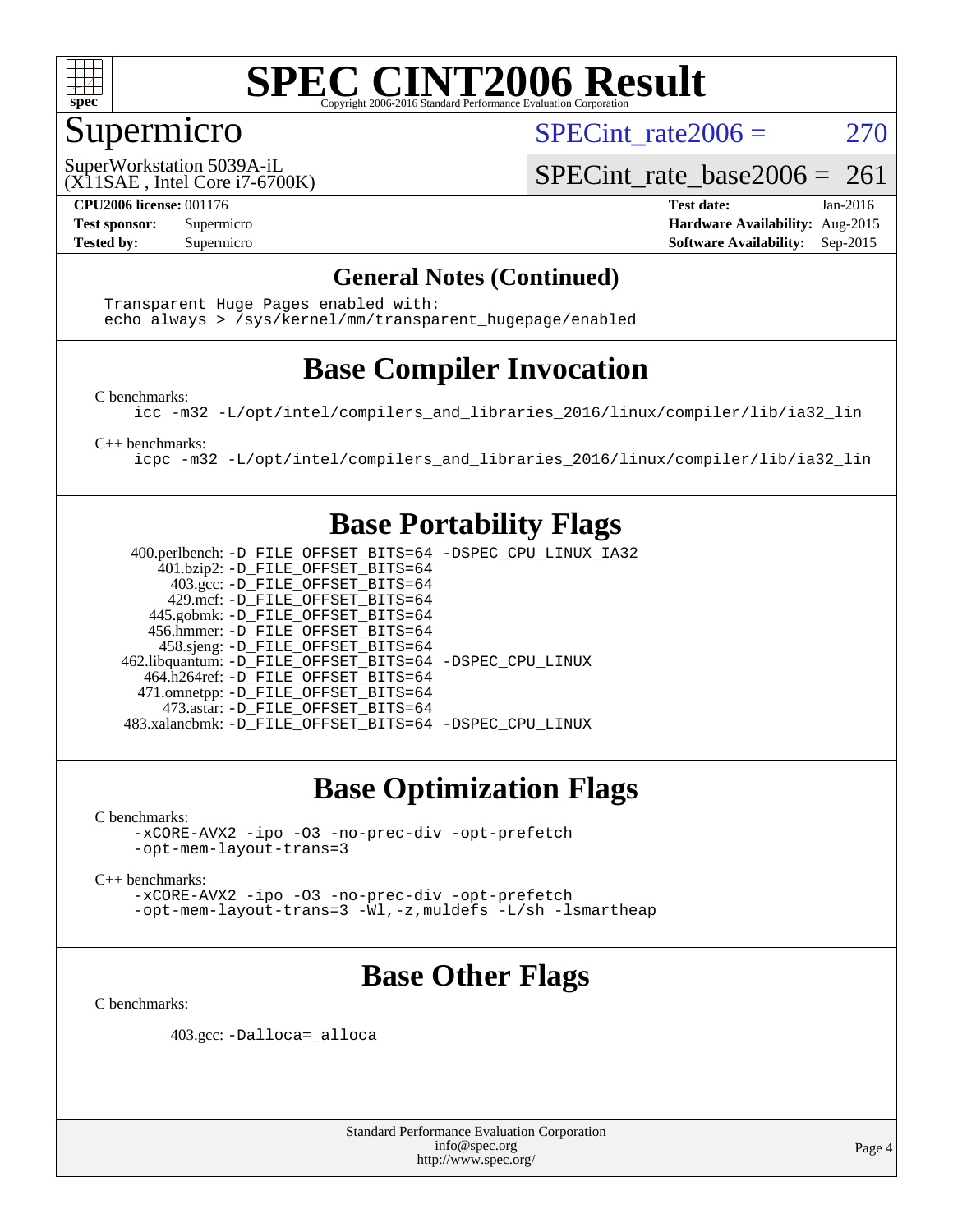

#### Supermicro

SPECint rate $2006 = 270$ 

(X11SAE , Intel Core i7-6700K) SuperWorkstation 5039A-iL

[SPECint\\_rate\\_base2006 =](http://www.spec.org/auto/cpu2006/Docs/result-fields.html#SPECintratebase2006)  $261$ 

**[CPU2006 license:](http://www.spec.org/auto/cpu2006/Docs/result-fields.html#CPU2006license)** 001176 **[Test date:](http://www.spec.org/auto/cpu2006/Docs/result-fields.html#Testdate)** Jan-2016 **[Test sponsor:](http://www.spec.org/auto/cpu2006/Docs/result-fields.html#Testsponsor)** Supermicro **[Hardware Availability:](http://www.spec.org/auto/cpu2006/Docs/result-fields.html#HardwareAvailability)** Aug-2015 **[Tested by:](http://www.spec.org/auto/cpu2006/Docs/result-fields.html#Testedby)** Supermicro **Supermicro [Software Availability:](http://www.spec.org/auto/cpu2006/Docs/result-fields.html#SoftwareAvailability)** Sep-2015

### **[Peak Compiler Invocation](http://www.spec.org/auto/cpu2006/Docs/result-fields.html#PeakCompilerInvocation)**

[C benchmarks \(except as noted below\)](http://www.spec.org/auto/cpu2006/Docs/result-fields.html#Cbenchmarksexceptasnotedbelow):

[icc -m32 -L/opt/intel/compilers\\_and\\_libraries\\_2016/linux/compiler/lib/ia32\\_lin](http://www.spec.org/cpu2006/results/res2016q1/cpu2006-20160120-38746.flags.html#user_CCpeak_intel_icc_e10256ba5924b668798078a321b0cb3f)

400.perlbench: [icc -m64](http://www.spec.org/cpu2006/results/res2016q1/cpu2006-20160120-38746.flags.html#user_peakCCLD400_perlbench_intel_icc_64bit_bda6cc9af1fdbb0edc3795bac97ada53)

401.bzip2: [icc -m64](http://www.spec.org/cpu2006/results/res2016q1/cpu2006-20160120-38746.flags.html#user_peakCCLD401_bzip2_intel_icc_64bit_bda6cc9af1fdbb0edc3795bac97ada53)

456.hmmer: [icc -m64](http://www.spec.org/cpu2006/results/res2016q1/cpu2006-20160120-38746.flags.html#user_peakCCLD456_hmmer_intel_icc_64bit_bda6cc9af1fdbb0edc3795bac97ada53)

458.sjeng: [icc -m64](http://www.spec.org/cpu2006/results/res2016q1/cpu2006-20160120-38746.flags.html#user_peakCCLD458_sjeng_intel_icc_64bit_bda6cc9af1fdbb0edc3795bac97ada53)

#### [C++ benchmarks:](http://www.spec.org/auto/cpu2006/Docs/result-fields.html#CXXbenchmarks)

[icpc -m32 -L/opt/intel/compilers\\_and\\_libraries\\_2016/linux/compiler/lib/ia32\\_lin](http://www.spec.org/cpu2006/results/res2016q1/cpu2006-20160120-38746.flags.html#user_CXXpeak_intel_icpc_b4f50a394bdb4597aa5879c16bc3f5c5)

#### **[Peak Portability Flags](http://www.spec.org/auto/cpu2006/Docs/result-fields.html#PeakPortabilityFlags)**

 400.perlbench: [-D\\_FILE\\_OFFSET\\_BITS=64](http://www.spec.org/cpu2006/results/res2016q1/cpu2006-20160120-38746.flags.html#user_peakPORTABILITY400_perlbench_file_offset_bits_64_438cf9856305ebd76870a2c6dc2689ab) [-DSPEC\\_CPU\\_LP64](http://www.spec.org/cpu2006/results/res2016q1/cpu2006-20160120-38746.flags.html#b400.perlbench_peakCPORTABILITY_DSPEC_CPU_LP64) [-DSPEC\\_CPU\\_LINUX\\_X64](http://www.spec.org/cpu2006/results/res2016q1/cpu2006-20160120-38746.flags.html#b400.perlbench_peakCPORTABILITY_DSPEC_CPU_LINUX_X64) 401.bzip2: [-D\\_FILE\\_OFFSET\\_BITS=64](http://www.spec.org/cpu2006/results/res2016q1/cpu2006-20160120-38746.flags.html#user_peakPORTABILITY401_bzip2_file_offset_bits_64_438cf9856305ebd76870a2c6dc2689ab) [-DSPEC\\_CPU\\_LP64](http://www.spec.org/cpu2006/results/res2016q1/cpu2006-20160120-38746.flags.html#suite_peakCPORTABILITY401_bzip2_DSPEC_CPU_LP64) 403.gcc: [-D\\_FILE\\_OFFSET\\_BITS=64](http://www.spec.org/cpu2006/results/res2016q1/cpu2006-20160120-38746.flags.html#user_peakPORTABILITY403_gcc_file_offset_bits_64_438cf9856305ebd76870a2c6dc2689ab) 429.mcf: [-D\\_FILE\\_OFFSET\\_BITS=64](http://www.spec.org/cpu2006/results/res2016q1/cpu2006-20160120-38746.flags.html#user_peakPORTABILITY429_mcf_file_offset_bits_64_438cf9856305ebd76870a2c6dc2689ab) 445.gobmk: [-D\\_FILE\\_OFFSET\\_BITS=64](http://www.spec.org/cpu2006/results/res2016q1/cpu2006-20160120-38746.flags.html#user_peakPORTABILITY445_gobmk_file_offset_bits_64_438cf9856305ebd76870a2c6dc2689ab) 456.hmmer: [-D\\_FILE\\_OFFSET\\_BITS=64](http://www.spec.org/cpu2006/results/res2016q1/cpu2006-20160120-38746.flags.html#user_peakPORTABILITY456_hmmer_file_offset_bits_64_438cf9856305ebd76870a2c6dc2689ab) [-DSPEC\\_CPU\\_LP64](http://www.spec.org/cpu2006/results/res2016q1/cpu2006-20160120-38746.flags.html#suite_peakCPORTABILITY456_hmmer_DSPEC_CPU_LP64) 458.sjeng: [-D\\_FILE\\_OFFSET\\_BITS=64](http://www.spec.org/cpu2006/results/res2016q1/cpu2006-20160120-38746.flags.html#user_peakPORTABILITY458_sjeng_file_offset_bits_64_438cf9856305ebd76870a2c6dc2689ab) [-DSPEC\\_CPU\\_LP64](http://www.spec.org/cpu2006/results/res2016q1/cpu2006-20160120-38746.flags.html#suite_peakCPORTABILITY458_sjeng_DSPEC_CPU_LP64) 462.libquantum: [-D\\_FILE\\_OFFSET\\_BITS=64](http://www.spec.org/cpu2006/results/res2016q1/cpu2006-20160120-38746.flags.html#user_peakPORTABILITY462_libquantum_file_offset_bits_64_438cf9856305ebd76870a2c6dc2689ab) [-DSPEC\\_CPU\\_LINUX](http://www.spec.org/cpu2006/results/res2016q1/cpu2006-20160120-38746.flags.html#b462.libquantum_peakCPORTABILITY_DSPEC_CPU_LINUX) 464.h264ref: [-D\\_FILE\\_OFFSET\\_BITS=64](http://www.spec.org/cpu2006/results/res2016q1/cpu2006-20160120-38746.flags.html#user_peakPORTABILITY464_h264ref_file_offset_bits_64_438cf9856305ebd76870a2c6dc2689ab) 471.omnetpp: [-D\\_FILE\\_OFFSET\\_BITS=64](http://www.spec.org/cpu2006/results/res2016q1/cpu2006-20160120-38746.flags.html#user_peakPORTABILITY471_omnetpp_file_offset_bits_64_438cf9856305ebd76870a2c6dc2689ab) 473.astar: [-D\\_FILE\\_OFFSET\\_BITS=64](http://www.spec.org/cpu2006/results/res2016q1/cpu2006-20160120-38746.flags.html#user_peakPORTABILITY473_astar_file_offset_bits_64_438cf9856305ebd76870a2c6dc2689ab) 483.xalancbmk: [-D\\_FILE\\_OFFSET\\_BITS=64](http://www.spec.org/cpu2006/results/res2016q1/cpu2006-20160120-38746.flags.html#user_peakPORTABILITY483_xalancbmk_file_offset_bits_64_438cf9856305ebd76870a2c6dc2689ab) [-DSPEC\\_CPU\\_LINUX](http://www.spec.org/cpu2006/results/res2016q1/cpu2006-20160120-38746.flags.html#b483.xalancbmk_peakCXXPORTABILITY_DSPEC_CPU_LINUX)

#### **[Peak Optimization Flags](http://www.spec.org/auto/cpu2006/Docs/result-fields.html#PeakOptimizationFlags)**

[C benchmarks](http://www.spec.org/auto/cpu2006/Docs/result-fields.html#Cbenchmarks):

 400.perlbench: [-xCORE-AVX2](http://www.spec.org/cpu2006/results/res2016q1/cpu2006-20160120-38746.flags.html#user_peakPASS2_CFLAGSPASS2_LDCFLAGS400_perlbench_f-xAVX2_5f5fc0cbe2c9f62c816d3e45806c70d7)(pass 2) [-prof-gen:threadsafe](http://www.spec.org/cpu2006/results/res2016q1/cpu2006-20160120-38746.flags.html#user_peakPASS1_CFLAGSPASS1_LDCFLAGS400_perlbench_prof_gen_21a26eb79f378b550acd7bec9fe4467a)(pass 1) [-ipo](http://www.spec.org/cpu2006/results/res2016q1/cpu2006-20160120-38746.flags.html#user_peakPASS2_CFLAGSPASS2_LDCFLAGS400_perlbench_f-ipo)(pass 2) [-O3](http://www.spec.org/cpu2006/results/res2016q1/cpu2006-20160120-38746.flags.html#user_peakPASS2_CFLAGSPASS2_LDCFLAGS400_perlbench_f-O3)(pass 2) [-no-prec-div](http://www.spec.org/cpu2006/results/res2016q1/cpu2006-20160120-38746.flags.html#user_peakPASS2_CFLAGSPASS2_LDCFLAGS400_perlbench_f-no-prec-div)(pass 2) [-par-num-threads=1](http://www.spec.org/cpu2006/results/res2016q1/cpu2006-20160120-38746.flags.html#user_peakPASS1_CFLAGSPASS1_LDCFLAGS400_perlbench_par_num_threads_786a6ff141b4e9e90432e998842df6c2)(pass 1) [-prof-use](http://www.spec.org/cpu2006/results/res2016q1/cpu2006-20160120-38746.flags.html#user_peakPASS2_CFLAGSPASS2_LDCFLAGS400_perlbench_prof_use_bccf7792157ff70d64e32fe3e1250b55)(pass 2) [-auto-ilp32](http://www.spec.org/cpu2006/results/res2016q1/cpu2006-20160120-38746.flags.html#user_peakCOPTIMIZE400_perlbench_f-auto-ilp32)

 401.bzip2: [-xCORE-AVX2](http://www.spec.org/cpu2006/results/res2016q1/cpu2006-20160120-38746.flags.html#user_peakPASS2_CFLAGSPASS2_LDCFLAGS401_bzip2_f-xAVX2_5f5fc0cbe2c9f62c816d3e45806c70d7)(pass 2) [-prof-gen:threadsafe](http://www.spec.org/cpu2006/results/res2016q1/cpu2006-20160120-38746.flags.html#user_peakPASS1_CFLAGSPASS1_LDCFLAGS401_bzip2_prof_gen_21a26eb79f378b550acd7bec9fe4467a)(pass 1)  $-i\text{po}(pass 2)$  [-O3](http://www.spec.org/cpu2006/results/res2016q1/cpu2006-20160120-38746.flags.html#user_peakPASS2_CFLAGSPASS2_LDCFLAGS401_bzip2_f-O3) $(pass 2)$  [-no-prec-div](http://www.spec.org/cpu2006/results/res2016q1/cpu2006-20160120-38746.flags.html#user_peakPASS2_CFLAGSPASS2_LDCFLAGS401_bzip2_f-no-prec-div) $(pass 2)$ [-par-num-threads=1](http://www.spec.org/cpu2006/results/res2016q1/cpu2006-20160120-38746.flags.html#user_peakPASS1_CFLAGSPASS1_LDCFLAGS401_bzip2_par_num_threads_786a6ff141b4e9e90432e998842df6c2)(pass 1) [-prof-use](http://www.spec.org/cpu2006/results/res2016q1/cpu2006-20160120-38746.flags.html#user_peakPASS2_CFLAGSPASS2_LDCFLAGS401_bzip2_prof_use_bccf7792157ff70d64e32fe3e1250b55)(pass 2) [-opt-prefetch](http://www.spec.org/cpu2006/results/res2016q1/cpu2006-20160120-38746.flags.html#user_peakCOPTIMIZE401_bzip2_f-opt-prefetch) [-auto-ilp32](http://www.spec.org/cpu2006/results/res2016q1/cpu2006-20160120-38746.flags.html#user_peakCOPTIMIZE401_bzip2_f-auto-ilp32) [-ansi-alias](http://www.spec.org/cpu2006/results/res2016q1/cpu2006-20160120-38746.flags.html#user_peakCOPTIMIZE401_bzip2_f-ansi-alias)

403.gcc: [-xCORE-AVX2](http://www.spec.org/cpu2006/results/res2016q1/cpu2006-20160120-38746.flags.html#user_peakCOPTIMIZE403_gcc_f-xAVX2_5f5fc0cbe2c9f62c816d3e45806c70d7) [-ipo](http://www.spec.org/cpu2006/results/res2016q1/cpu2006-20160120-38746.flags.html#user_peakCOPTIMIZE403_gcc_f-ipo) [-O3](http://www.spec.org/cpu2006/results/res2016q1/cpu2006-20160120-38746.flags.html#user_peakCOPTIMIZE403_gcc_f-O3) [-no-prec-div](http://www.spec.org/cpu2006/results/res2016q1/cpu2006-20160120-38746.flags.html#user_peakCOPTIMIZE403_gcc_f-no-prec-div)

 $429$ .mcf: basepeak = yes

Continued on next page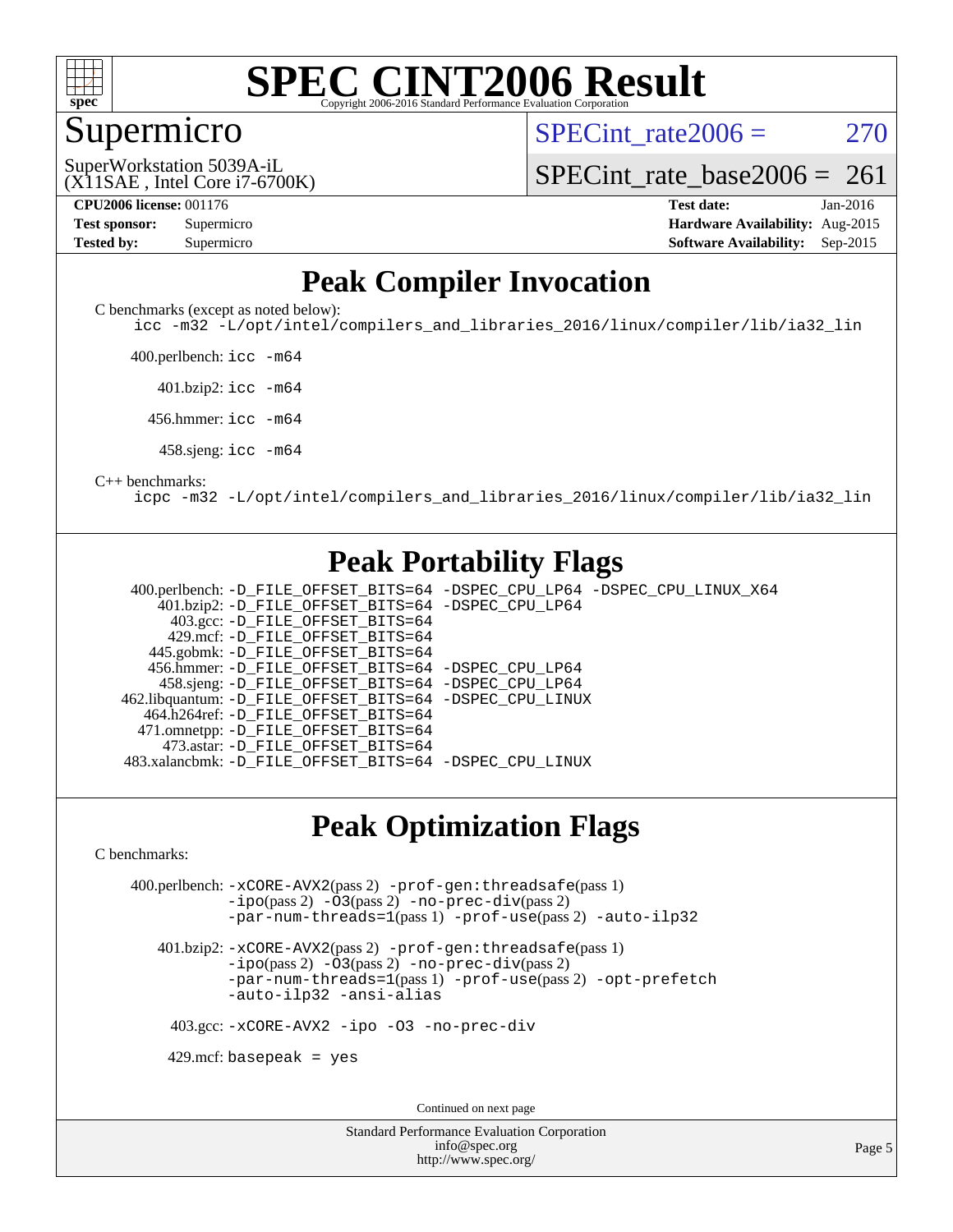

## Supermicro

SPECint rate $2006 = 270$ 

(X11SAE , Intel Core i7-6700K) SuperWorkstation 5039A-iL

[SPECint\\_rate\\_base2006 =](http://www.spec.org/auto/cpu2006/Docs/result-fields.html#SPECintratebase2006)  $261$ 

#### **[CPU2006 license:](http://www.spec.org/auto/cpu2006/Docs/result-fields.html#CPU2006license)** 001176 **[Test date:](http://www.spec.org/auto/cpu2006/Docs/result-fields.html#Testdate)** Jan-2016

| <b>Test sponsor:</b> | Supermicro |
|----------------------|------------|
| <b>Tested by:</b>    | Supermicro |

**[Hardware Availability:](http://www.spec.org/auto/cpu2006/Docs/result-fields.html#HardwareAvailability)** Aug-2015 **[Software Availability:](http://www.spec.org/auto/cpu2006/Docs/result-fields.html#SoftwareAvailability)** Sep-2015

### **[Peak Optimization Flags \(Continued\)](http://www.spec.org/auto/cpu2006/Docs/result-fields.html#PeakOptimizationFlags)**

```
 445.gobmk: -xCORE-AVX2(pass 2) -prof-gen:threadsafe(pass 1)
                -prof-use(pass 2) -par-num-threads=1(pass 1) -ansi-alias
                -opt-mem-layout-trans=3
       456.hmmer: -xCORE-AVX2 -ipo -O3 -no-prec-div -unroll2 -auto-ilp32
        458.sjeng: -xCORE-AVX2(pass 2) -prof-gen:threadsafe(pass 1)
                -i\text{po}(pass 2) -\overline{O}3(pass 2)-no-prec-div(pass 2)
                -par-num-threads=1-prof-use-unroll4
                -auto-ilp32
    462.libquantum: basepeak = yes
      464.h264ref: -xCORE-AVX2(pass 2) -prof-gen:threadsafe(pass 1)
                -ipo(pass 2) -O3(pass 2) -no-prec-div(pass 2)
               -par-num-threads=1(pass 1) -prof-use(pass 2) -unroll2
                -ansi-alias
C++ benchmarks: 
      471.omnetpp: -xCORE-AVX2(pass 2) -prof-gen:threadsafe(pass 1)
               -no-prec-div(pass 2)-par-num-threads=1(pass 1) -prof-use(pass 2) -ansi-alias
                -opt-ra-region-strategy=block -Wl,-z,muldefs
                -L/sh -lsmartheap
         473.astar: basepeak = yes
    483.xalancbmk: basepeak = yes
```
## **[Peak Other Flags](http://www.spec.org/auto/cpu2006/Docs/result-fields.html#PeakOtherFlags)**

[C benchmarks](http://www.spec.org/auto/cpu2006/Docs/result-fields.html#Cbenchmarks):

403.gcc: [-Dalloca=\\_alloca](http://www.spec.org/cpu2006/results/res2016q1/cpu2006-20160120-38746.flags.html#b403.gcc_peakEXTRA_CFLAGS_Dalloca_be3056838c12de2578596ca5467af7f3)

The flags files that were used to format this result can be browsed at <http://www.spec.org/cpu2006/flags/Intel-ic16.0-official-linux64.html> <http://www.spec.org/cpu2006/flags/Supermicro-Platform-Settings-V1.2-revH.html>

You can also download the XML flags sources by saving the following links: <http://www.spec.org/cpu2006/flags/Intel-ic16.0-official-linux64.xml> <http://www.spec.org/cpu2006/flags/Supermicro-Platform-Settings-V1.2-revH.xml>